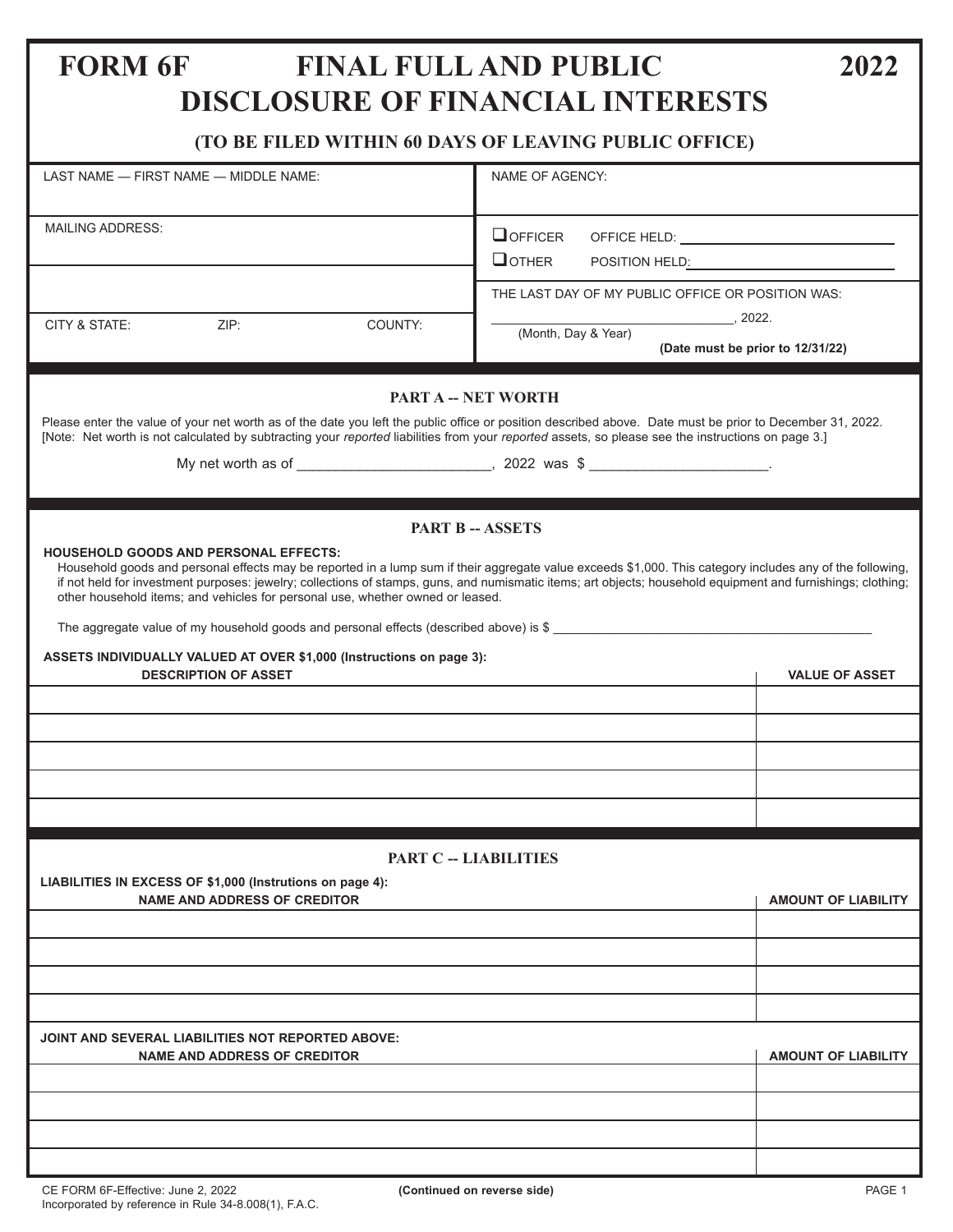| <b>PART D -- INCOME</b><br>Please complete the following statement identifying each separate source and amount of income which exceeded \$1,000 received during the period from<br>January 1, 2022, through the last date you held the office or position described on page 1, including secondary sources of income, by completing the remainder<br>of Part D. below. |                                                                   |                                                |                                                                           |  |                                                        |  |
|------------------------------------------------------------------------------------------------------------------------------------------------------------------------------------------------------------------------------------------------------------------------------------------------------------------------------------------------------------------------|-------------------------------------------------------------------|------------------------------------------------|---------------------------------------------------------------------------|--|--------------------------------------------------------|--|
| PRIMARY SOURCES OF INCOME (Instructions on page 4):<br>NAME OF SOURCE OF INCOME EXCEEDING \$1,000<br>ADDRESS OF SOURCE OF INCOME                                                                                                                                                                                                                                       |                                                                   |                                                |                                                                           |  | <b>AMOUNT</b>                                          |  |
|                                                                                                                                                                                                                                                                                                                                                                        |                                                                   |                                                |                                                                           |  |                                                        |  |
|                                                                                                                                                                                                                                                                                                                                                                        |                                                                   |                                                |                                                                           |  |                                                        |  |
| SECONDARY SOURCES OF INCOME [Major customers, clients, etc., of businesses owned by reporting person--see instructions on page 5]:                                                                                                                                                                                                                                     |                                                                   |                                                |                                                                           |  |                                                        |  |
| NAME OF<br><b>BUSINESS ENTITY</b>                                                                                                                                                                                                                                                                                                                                      | NAME OF MAJOR SOURCES<br>OF BUSINESS' INCOME                      |                                                | <b>ADDRESS</b><br>OF SOURCE                                               |  | <b>PRINCIPAL BUSINESS</b><br><b>ACTIVITY OF SOURCE</b> |  |
|                                                                                                                                                                                                                                                                                                                                                                        |                                                                   |                                                |                                                                           |  |                                                        |  |
|                                                                                                                                                                                                                                                                                                                                                                        |                                                                   |                                                |                                                                           |  |                                                        |  |
|                                                                                                                                                                                                                                                                                                                                                                        |                                                                   |                                                |                                                                           |  |                                                        |  |
|                                                                                                                                                                                                                                                                                                                                                                        |                                                                   |                                                | PART E — INTERESTS IN SPECIFIED BUSINESSES [Instructions on page 5]       |  |                                                        |  |
| NAME OF<br><b>BUSINESS ENTITY</b>                                                                                                                                                                                                                                                                                                                                      | <b>BUSINESS ENTITY #1</b>                                         |                                                | <b>BUSINESS ENTITY #2</b>                                                 |  | <b>BUSINESS ENTITY #3</b>                              |  |
| ADDRESS OF<br><b>BUSINESS ENTITY</b>                                                                                                                                                                                                                                                                                                                                   |                                                                   |                                                |                                                                           |  |                                                        |  |
| PRINCIPAL BUSINESS<br><b>ACTIVITY</b>                                                                                                                                                                                                                                                                                                                                  |                                                                   |                                                |                                                                           |  |                                                        |  |
| POSITION HELD<br>WITH ENTITY                                                                                                                                                                                                                                                                                                                                           |                                                                   |                                                |                                                                           |  |                                                        |  |
| I OWN MORE THAN A 5%<br>INTEREST IN THE BUSINESS                                                                                                                                                                                                                                                                                                                       |                                                                   |                                                |                                                                           |  |                                                        |  |
| NATURE OF MY<br><b>OWNERSHIP INTEREST</b>                                                                                                                                                                                                                                                                                                                              |                                                                   |                                                |                                                                           |  |                                                        |  |
| IF ANY OF PARTS A THROUGH E ARE CONTINUED ON A SEPARATE SHEET, PLEASE CHECK HERE                                                                                                                                                                                                                                                                                       |                                                                   |                                                |                                                                           |  |                                                        |  |
| <b>OATH</b>                                                                                                                                                                                                                                                                                                                                                            |                                                                   |                                                | <b>STATE OF FLORIDA</b><br><b>COUNTY OF</b>                               |  |                                                        |  |
| I, the person whose name appears at the beginning of this form,                                                                                                                                                                                                                                                                                                        |                                                                   |                                                | Sworn to (or affirmed) and subscribed before me by means of               |  |                                                        |  |
| do depose on oath or affirmation and say that the information dis-                                                                                                                                                                                                                                                                                                     |                                                                   |                                                | $\Box$ physical presence or $\Box$ online notarization, this day of       |  |                                                        |  |
| and complete.                                                                                                                                                                                                                                                                                                                                                          | closed on this form and any attachments hereto is true, accurate, |                                                |                                                                           |  |                                                        |  |
|                                                                                                                                                                                                                                                                                                                                                                        |                                                                   | (Signature of Notary Public--State of Florida) |                                                                           |  |                                                        |  |
| SIGNATURE OF REPORTING OFFICIAL                                                                                                                                                                                                                                                                                                                                        |                                                                   |                                                | (Print, Type, or Stamp Commissioned Name of Notary Public)                |  |                                                        |  |
|                                                                                                                                                                                                                                                                                                                                                                        |                                                                   |                                                | Personally Known _______________ OR Produced Identification _____________ |  |                                                        |  |
|                                                                                                                                                                                                                                                                                                                                                                        |                                                                   |                                                |                                                                           |  |                                                        |  |
| If a certified public accountant licensed under Chapter 473, or attorney in good standing with the Florida Bar prepared this form for you, he or she must<br>complete the following statement:                                                                                                                                                                         |                                                                   |                                                |                                                                           |  |                                                        |  |
| 112.3144, Florida Statutes, and the instructions to the form. Upon my reasonable knowledge and belief, the disclosure herein is true and correct.                                                                                                                                                                                                                      |                                                                   |                                                |                                                                           |  |                                                        |  |
| Date<br>Signature<br>Preparation of this form by a CPA or attorney does not relieve the filer of the responsibility to sign the form under oath.<br>CE FORM 6F-Effective: June 2, 2022<br>PAGE 2                                                                                                                                                                       |                                                                   |                                                |                                                                           |  |                                                        |  |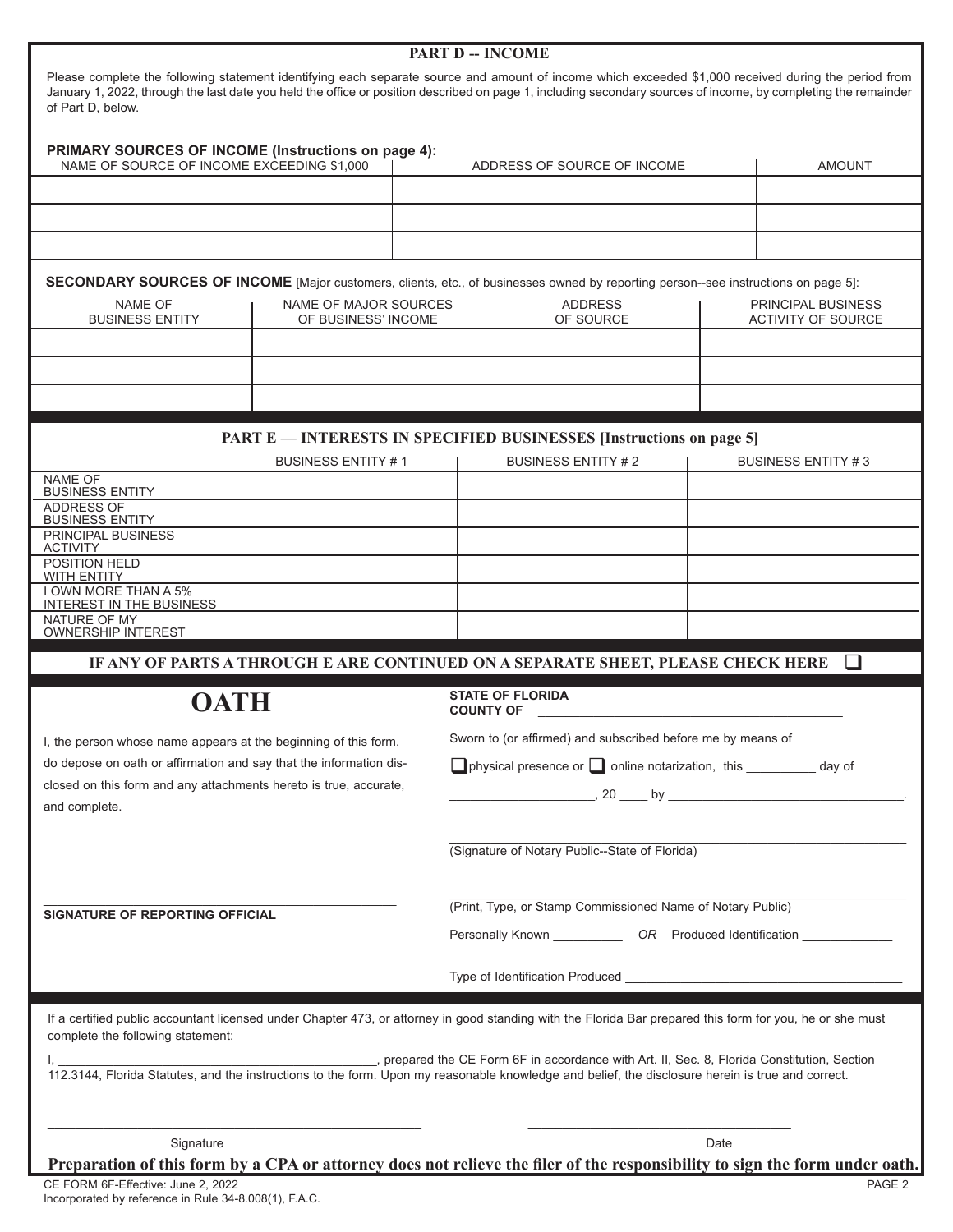## **FILING INSTRUCTIONS:**

#### **WHAT TO FILE:**

After completing the form, file only the first sheet (pages 1 and 2). **Originals are required. Photocopies, faxed copies and emailed copies will not be accepted.**

#### **WHEN TO FILE:**

No later than 60 days after leaving the public office or position described on page 1, unless you take another position that requires you to file Form 6 within the 60 day period.

#### **WHERE TO FILE:**

File with the Commission on Ethics P.O. Drawer 15709,Tallahassee, FL 32317-5709; physical address: 325 John Knox Rd, Bldg E, Ste 200, Tallahassee, FL 32303.

### **NOTE:**

**If you are leaving office or employment during the first half of 2022, you may not have filed Form 6 for 2021. In that case, this is not the last form you will file. Form 6F covers January 1, 2022, through your last day of office or employment. You will be required to file Form 6 for 2021 by July 1 of 2022.**

## **WHO MUST FILE FORM 6F:**

All persons holding the following positions: Governor, Lieutenant Governor, Cabinet members, members of the Legislature, State Attorneys, Public Defenders, Clerks of Circuit Courts, Sheriffs, Tax Collectors, Property Appraisers, Supervisors of Elections, County Commissioners, elected Superintendents of Schools, members of District School Boards, Mayor and members of the Jacksonville City Council, Judges of Compensation Claims; the

Duval County Superintendent of Schools, and members of the Florida Housing Finance Corporation Board, each expressway authority, transportation authority (except the Jacksonville Transportation Authority), bridge authority, toll authority, or expressway agency created pursuant to Chapter 348 or 343, F.S., or any other general law and judges, as required by Canon 6, Code of Judicial Conduct.

## **INSTRUCTIONS FOR COMPLETING FORM 6F:**

#### **INTRODUCTORY INFORMATION** (At Top of Form):

**NAME OF AGENCY:** This should be the name of the governmental unit which you served.

**OFFICE OR POSITION HELD OR SOUGHT:** List the title of the office or position you held during the disclosure period. If you are a candidate for office, check the box below your name and address.

LAST DAY OF OFFICE OR POSITION: Fill in the appropriate date.

**PUBLIC RECORD:** The disclosure form and everything attached to it is a public record. **Your Social Security number, bank account, and credit card numbers are not required and you should redact it from any documents you file.** If you are an active or former officer or employee listed in Section 119.071, F.S., whose home address or other information is exempt from disclosure, the Commission will maintain that confidentiality *if you submit a written request.*

### **PART A — NET WORTH**

[Required by Art. II, s. 8, Fla. Const.]

Report your net worth as of the date you left public office and list that date. This should be the same date used to value your assets and liabilities. In order to determine your net worth, you will need to total the value of all your assets and subtract the amount of all of your liabilities. Simply subtracting the liabilities reported in Part C from the assets reported in Part B will not result in an accurate net worth figure in most cases.

To total the value of your assets, add:

(1) The aggregate value of household goods and personal effects, as reported in Part B of this form;

(2) The value of all assets worth over \$1,000, as reported in Part B; and

(3) The total value of any assets worth less than \$1,000 that were not reported or included in the category of "household goods and personal effects."

To total the amount of your liabilities, add:

(1) The total amount of each liability you reported in Part C of this form, except for any amounts listed in the "joint and several liabilities not reported above" portion; and,

(2) The total amount of unreported liabilities (including those under \$1,000, credit card and retail installment accounts, and taxes owed).

### **PART B — ASSETS WORTH MORE THAN \$1000**

[Required by Art. II, s. 8, Fla. Const.; s. 112.3144, F.S.]

#### **HOUSEHOLD GOODS AND PERSONAL EFFECTS:**

 The value of your household goods and personal effects may be aggregated and reported as a lump sum, if their aggregate value exceeds \$1,000. The types of assets that can be reported in this manner are described on the form.

#### **ASSETS INDIVIDUALLY VALUED AT MORE THAN \$1,000:**

Describe, and state the value of, each asset you had on the reporting date for your net worth in Part A, if the asset was worth more than \$1,000 and if you have not already included that asset in the aggregate value of your household goods and personal effects. Assets include, but are not limited to, things like interests in real property; cash; stocks; bonds; certificates of deposit; interests in businesses; beneficial interests in trusts; money owed you (including, but not limited to, loans made as a candidate to your own campaign); bank accounts in which you have an ownership interest; Deferred Retirement Option Program (DROP) accounts; and the Florida Prepaid College Plan. Assets also include investment products held in IRAs, brokerage accounts, and the Florida College Investment Plan. Note that the product *contained in* a brokerage account, IRA, or the Florida College Investment Plan, is your asset—not the account or plan itself.

 You are not required to disclose assets owned solely by your spouse.

(CONTINUED on page 4)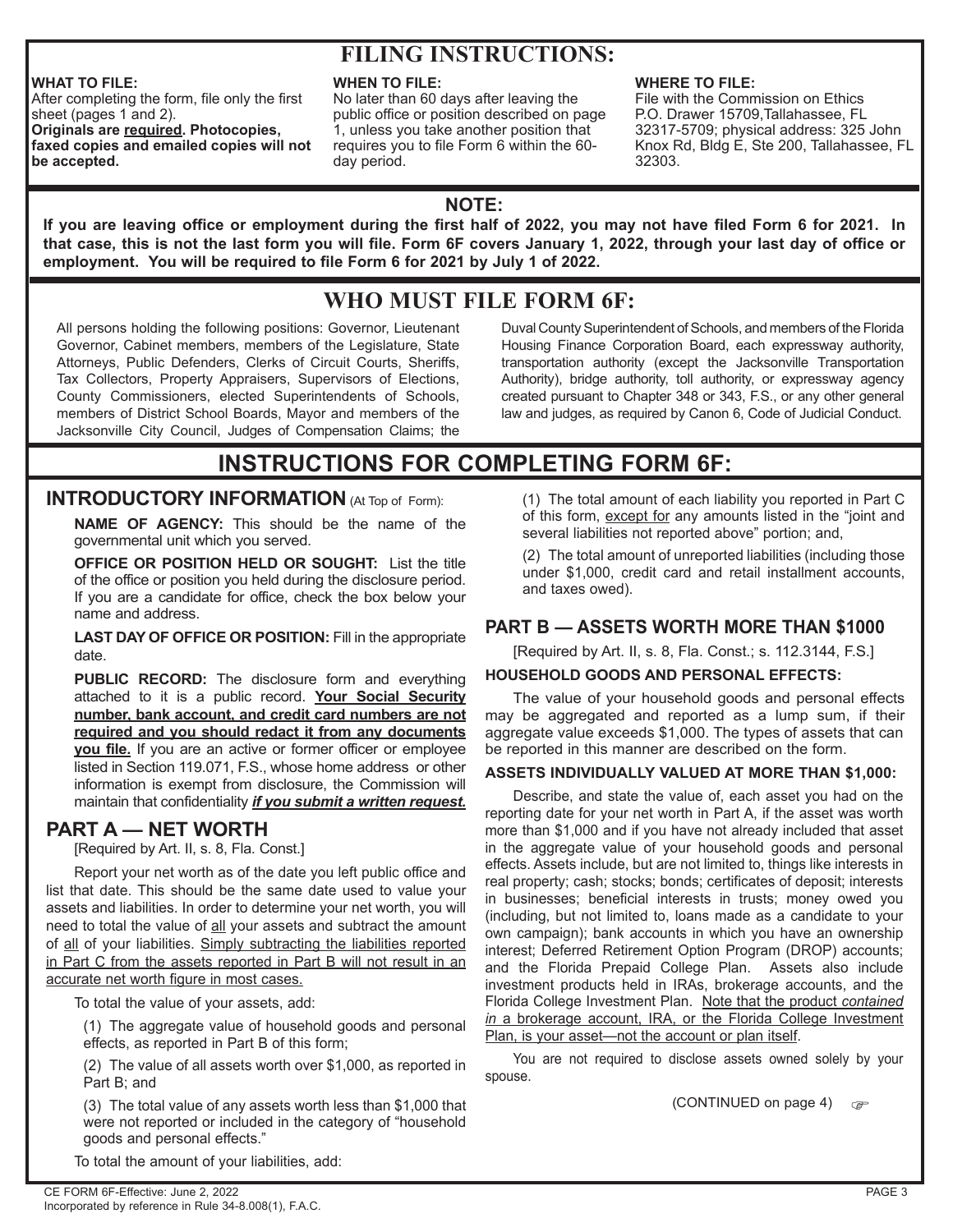#### **How to Identify or Describe the Asset:**

— Real property: Identify by providing the street address of the property. If the property has no street address, identify by describing the property's location in a manner sufficient to enable a member of the public to ascertain its location without resorting to any other source of information.

— Intangible property: Identify the type of property and the business entity or person to which or to whom it relates. **Do not list simply "stocks and bonds" or "bank accounts.**" For example, list "Stock (Williams Construction Co.)," "Bonds (Southern Water and Gas)," "Bank accounts (First National Bank)," "Smith family trust," "Promissory note and mortgage (owed by John and Jane Doe)."

#### **How to Value Assets:**

— Value each asset by its fair market value on the date used in Part A for your net worth.

— Jointly held assets: If you hold real or personal property jointly with another person, your interest equals your legal percentage of ownership in the property. However, assets that are held as tenants by the entirety or jointly with right of survivorship, including bank accounts held in such a manner, must be reported at 100% of their value.

— Partnerships: You are deemed to own an interest in a partnership which corresponds to your interest in the equity of that partnership.

— Trusts: You are deemed to own an interest in a trust which corresponds to your percentage interest in the trust corpus.

— Real property may be valued at its market value for tax purposes, unless a more accurate fair market value is available.

— Marketable securities which are widely traded and whose prices are generally available should be valued based upon the closing price on the valuation date.

— Accounts, notes, and loans receivable: Value at fair market value, which generally is the amount you reasonably expect to collect.

— Closely-held businesses: Use any method of valuation which in your judgment most closely approximates fair market value, such as book value, reproduction value, liquidation value, capitalized earnings value, capitalized cash flow value, or value established by "buy-out" agreements. It is suggested that the method of valuation chosen be indicated on the form.

— Life Insurance: Use cash surrender value less loans against the policy, plus accumulated dividends.

- The asset value of a leased vehicle is the vehicle's present value minus the lease residual (a number found on the lease document).

### **PART C— LIABILITIES**

[Required by Art. II, s. 8, Fla. Const.; s. 112.312(14), F.S.]

#### **LIABILITIES IN EXCESS OF \$1,000 :**

 List the name and address of each creditor to whom you owed more than \$1,000 on the date used for your net worth in Part A, and list the amount you owed. Liabilities include: accounts, notes, and interest payable; debts or obligations (excluding taxes, unless the taxes have been reduced to a judgment) to governmental entities; judgments against you, and the unpaid portion of vehicle leases.

You are not required to disclose liabilities that are solely your

#### spouse's responsibility.

 You do not have to list on the form any of the following: credit card and retail installment accounts, taxes owed (unless the taxes have been reduced to a judgment), indebtedness on a life insurance policy owed to the company of issuance, or contingent liabilities. A "contingent liability" is one that will become an actual liability only when one or more future events occur or fail to occur, such as where you are liable only as a partner (without personal liability) for partnership debts, or where you are liable only as a guarantor, surety, or endorser on a promissory note. If you are a "co-maker" on a note and are jointly liable or jointly and severally liable, then it is not a contingent liability.

#### **How to Determine the Amount of a Liability:**

— Generally, the amount of the liability is the face amount of the debt.

— The amount of the liability of a vehicle lease is the sum of any past-due payments and all unpaid prospective lease payments.

— If you are the only person obligated to satisfy a liability, 100% of the liability should be listed.

— If you are jointly and severally liable with another person or entity, which often is the case where more than one person is liable on a promissory note, you should report here only the portion of the liability that corresponds to your percentage of liability. *However*, if you are jointly and severally liable for a debt relating to property you own with one or more others as tenants by the entirety or jointly, with right of survivorship, report 100% of the total amount owed.

— If you are only jointly (not jointly and severally) liable with another person or entity, your share of the liability should be determined in the same way as you determined your share of jointly held assets.

Examples:

— You owe \$10,000 to a bank for student loans, \$5,000 for credit card debts, and \$60,000 with your spouse to a savings and loan for the mortgage on the home you own with your spouse. You must report the name and address of the bank (\$10,000 being the amount of that liability) and the name and address of the savings and loan (\$60,000 being the amount of this liability). The credit card debts need not be reported.

— You and your 50% business partner have a \$100,000 business loan from a bank and you both are jointly and severally liable. Report the name and address of the bank and \$50,000 as the amount of the liability. If your liability for the loan is only as a partner, without personal liability, then the loan would be a contingent liability.

#### **JOINT AND SEVERAL LIABILITIES NOT REPORTED ABOVE:**

 List in this part of the form the amount of each debt for which you were jointly and severally liable, that is not reported in the "Liabilities in Excess of \$1,000" part of the form. Example: You and your 50% business partner have a \$100,000 business loan from a bank and you both are jointly and severally liable. Report the name and address of the bank and \$50,000 as the amount of the liability, as you reported the other 50% of the debt earlier.

(CONTINUED on page 5)  $_{\text{CP}}$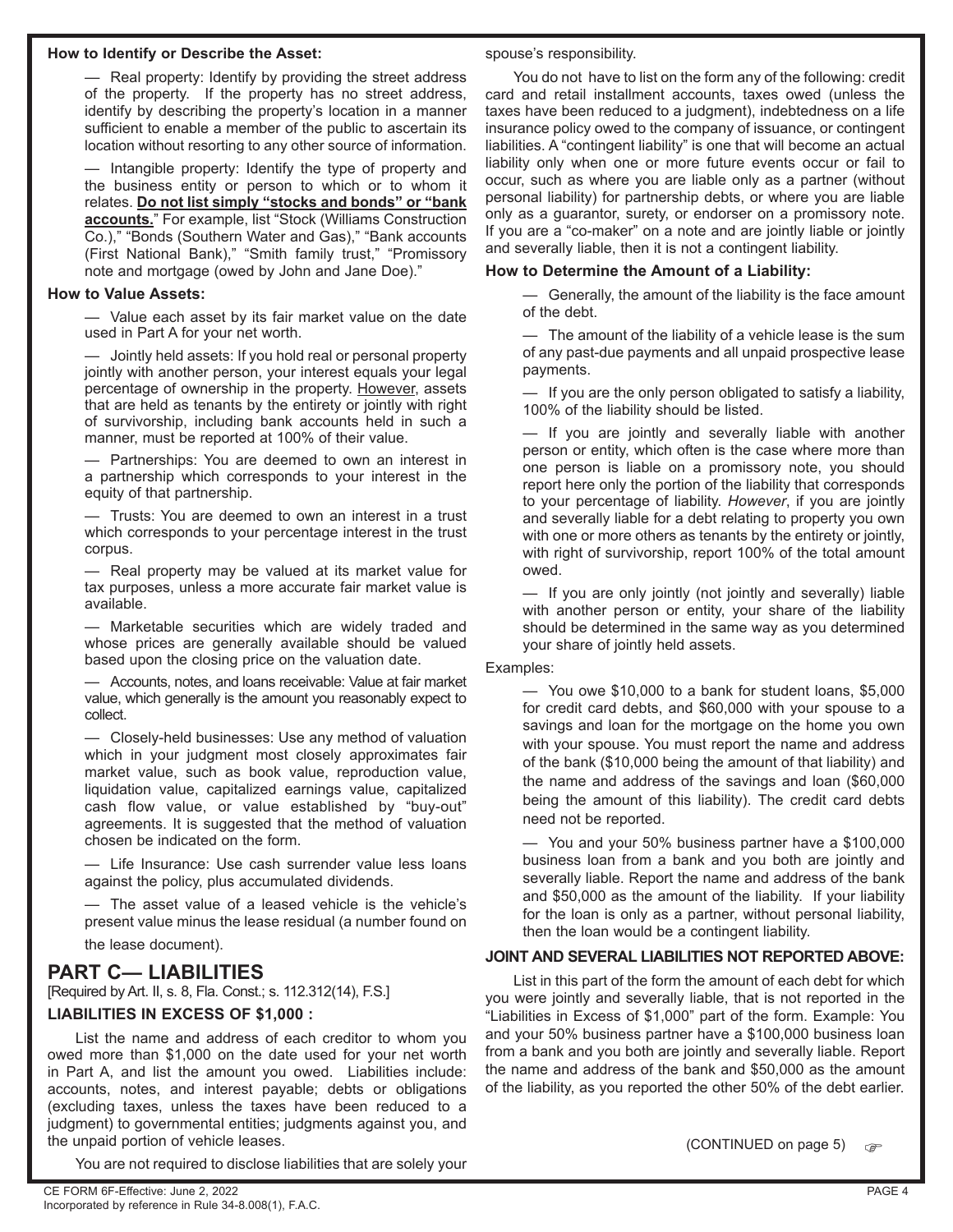## **PART D — INCOME**

[Required by Art. II, s. 8, Fla. Const.]

#### **PRIMARY SOURCES OF INCOME:**

List the name of each source of income that provided you with more than \$1,000 of income during the disclosure period, the address of that source, and the amount of income received from that source. The income of your spouse need not be disclosed; however, if there is joint income to you and your spouse from property you own jointly(such as interest or dividends from a bank account or stocks), you should include all of that income.

 "Income" means the same as "gross income" for federal income tax purposes, even if the income is not actually taxable, such as interest on tax-free bonds. Examples of income include: compensation for services, gross income from business, gains from property dealings, interest, rents, dividends, pensions, IRA distributions, distributive share of partnership gross income, and alimony, but not child support. Where income is derived from a business activity you should report the income to you, as calculated for income tax purposes, rather than the income to the business.

Examples:

— If you owned stock in and were employed by a corporation and received more than \$1,000 of income (salary, commissions, dividends, etc.) from the company, you should list the name of the company, its address, and the total amount of income received from it.

— If you were a partner in a law firm and your distributive share of partnership gross income exceeded \$1,000, you should list the name of the firm, its address, and the amount of your distributive share.

— If you received dividend or interest income from investments in stocks and bonds, list only each individual company from which you received more than \$1,000. Do not aggregate income from all of these investments.

— If more than \$1,000 of income was gained from the sale of property, then you should list as a source of income the name of the purchaser, the purchaser's address, and the amount of gain from the sale. If the purchaser's identity is unknown, such as where securities listed on an exchange are sold through a brokerage firm, the source of income should be listed simply as "sale of (name of company) stock," for example.

— If more than \$1,000 of your income was in the form of interest from one particular financial institution (aggregating interest from all CD's, accounts, etc., at that institution), list the name of the institution, its address, and the amount of income from that institution.

#### **SECONDARY SOURCES OF INCOME:**

 This part is intended to require the disclosure of major customers, clients, and other sources of income to businesses in which you own an interest. **It is not for reporting income from second jobs.** That kind of income should be reported as a "Primary Source of Income." You will *not* have anything to report *unless*:

(1) You owned (either directly or indirectly in the form of an equitable or beneficial interest) during the disclosure period, more than 5% of the total assets or capital stock of a business entity (a corporation, partnership, limited partnership, LLC, proprietorship, joint venture, trust, firm, etc., doing business in Florida); and

(2) You received more than \$1,000 in gross income from that business entity during the disclosure period.

If your ownership and gross income exceeded the two thresholds listed above, then for that business entity you must list every source of income to the business entity which exceeded 10% of the business entity's gross income (computed on the basis of the business entity's most recently completed fiscal year), the source's address, the source's principal business activity, and the name of the business entity in which you owned an interest. You do not have to list the amount of income the business derived from that major source of income.

Examples:

— You are the sole proprietor of a dry cleaning business, from which you received more than \$1,000 in gross income during the disclosure period. If only one customer, a uniform rental company, provided more than 10% of your dry cleaning business, you must list the name of your business, the name of the uniform rental company, its address, and its principal business activity (uniform rentals).

— You are a 20% partner in a partnership that owns a shopping mall and your gross partnership income exceeded \$1,000. You should list the name of the partnership, the name of each tenant of the mall that provided more than 10% of the partnership's gross income, and the tenant's address and principal business activity.

#### **PART E — INTEREST IN SPECIFIED BUSINESSES** [Required by s. 112.3145, F.S.]

The types of businesses covered in this section include: state and federally chartered banks; state and federal savings and loan associations; cemetery companies; insurance companies; mortgage companies; credit unions; small loan companies; alcoholic beverage licensees; pari-mutuel wagering companies; utility companies; entities controlled by the Public Service Commission; and entities granted a franchise to operate by either a city or a county government.

 You are required to make this disclosure if you own or owned (either directly or indirectly in the form of an equitable or beneficial interest) at any time during the disclosure period, more than 5% of the total assets or capital stock of one of the types of business entities listed above. You also must complete this part of the form for each of these types of businesses for which you are, or were at any time during the disclosure period, an officer, director, partner, proprietor, or agent (other than a resident agent solely for service of process).

 If you have or held such a position or ownership interest in one of these types of businesses, list: the name of the business, its address and principal business activity, and the position held with the business (if any). Also, if you own(ed) more than a 5% interest in the business, as described above, you must indicate that fact and describe the nature of your interest.

(End of Instructions.)